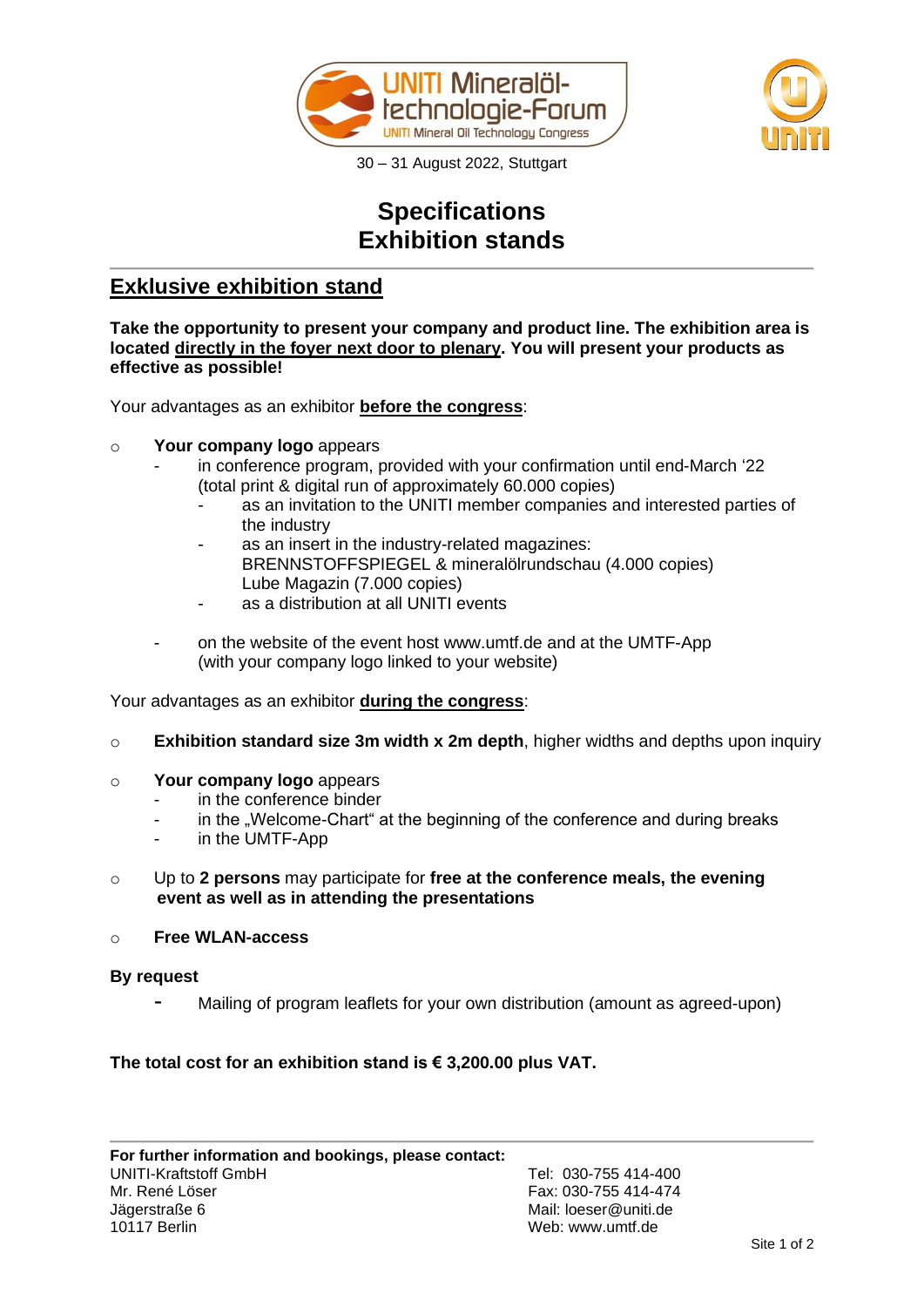



30 – 31 August 2022, Stuttgart

# **Specifications Exhibition stands**

### **Attention!**

**Each sponsor and exhibitor are solely responsible for the shipping of its equipment to and from the congress venue.**

**You will receive the delivery address, contact person and keyword for the shipments to venue until 2 weeks prior to congress.** 

**UNITI-Kraftstoff GmbH is not responsible or liable for any delayed delivery of company material.** 

**The static foundation of stage and platform flooring shall be made up of nonflammable material. Easily inflammable materials which drip while burning or form toxic gases are not allowed at all. Please note DIN 4102 and EN 13501-1 (Fire behavior of building materials and elements). In terms of glass constructions, only safety glass is allowed.**